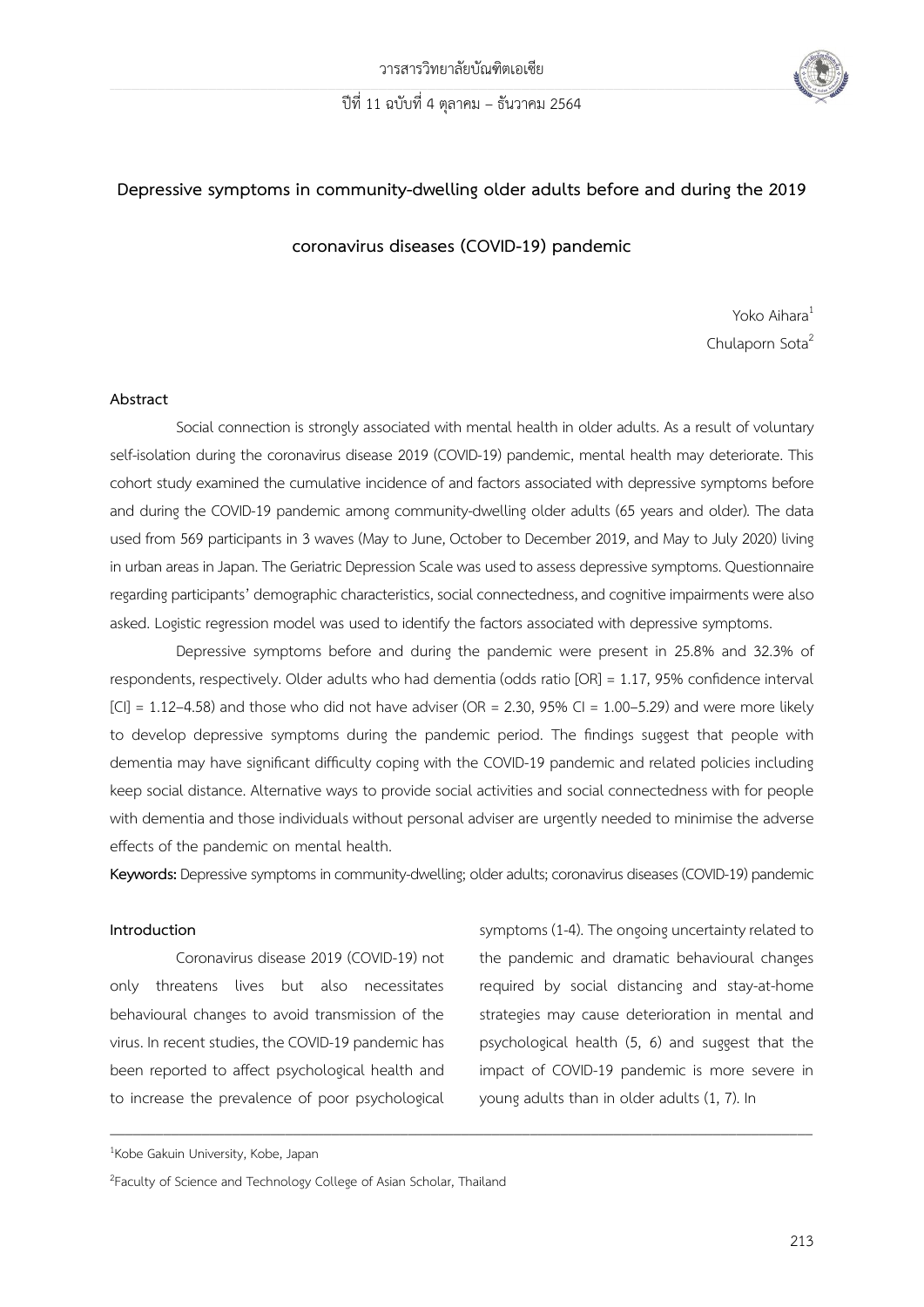

accordance with the increased unemployment rate and economic downturn related to restrictions on leaving home may have more serious impact on younger adults. However, older adults are also severely impacted by requirements for behavioural changes related to the COVID-19 pandemic as they are vulnerable to the severe effects of COVID-19. Older adults both at home and in residential care facilities are recommended to refrain from contact with their family, friends and caregivers. In older adults, self-isolation is detrimental to psychological health (8). Social connectedness is significantly important for older adults' psychological health in preventing or reducing the degree of depression and anxiety (9). Furthermore, the chances of contracting the virus cause persistent stress among older adults. Older adults living in areas where severe acute respiratory syndrome (SARS) was highly prevalent were more likely to suffer from posttraumatic stress disorder than middle aged people in those areas or people living in areas of low SARS prevalence (10). As a consequence, persistent psychological disorders, such as depressive symptoms can lead to mortality (11) and increase the need for long-term care (12). Feelings of social and emotional loneliness were increased among the Dutch community-dwelling older adults; however, their mental health in 2019, before the pandemic, and that during the COVID-19 pandemic did not change significantly (13). Currently, our knowledge on the mental health of older adults living in Asian countries, which have the highest rate of aging globally, during the COVID-19 pandemic is limited.

In Japan, the government declared a state of emergency on April 7, 2020 and requested citizens to refrain from leaving their homes. This policy is not compulsory, as in many other countries, in which going outside is restricted, in a strategy commonly called 'lockdown'. However, most people in Japan followed government recommendations for avoiding COVID-19, known as the 'three Cs' — closed spaces with poor ventilation, close contact settings and confined and closed places—even after the state of emergency ended on May 25, 2020. By following this strategy among older adults in long-term care facilities, the behavioural changes decrease both time spent in common areas and daily walking distance (14). However, the change in psychological status with COVID-19 pandemic has not been extensively studied in community-dwelling older adults. This cohort study aims to compare prevalence of and factors associated with depressive symptoms before and during the COVID-19 pandemic among community-living older adults in Japan.

#### **Methods**

## Participants

The study participants were people aged 65 years and older who lived in two urban areas in Hyogo Prefectures, Japan. A selfadministered questionnaire was posted to all 10,143 older adults living in these areas. In total, 2269 older adults responded to a baseline survey conducted between May 1 and June 30, 2019. Among the respondents, 1165 older adults agreed to participate in the second-wave survey, which was conducted between October 1 and December 31, 2019 and included 854 individuals who responded. The baseline and second-wave survey methods have been described elsewhere (15,16).

Third-wave survey was conducted during May and July 2020, and 596 persons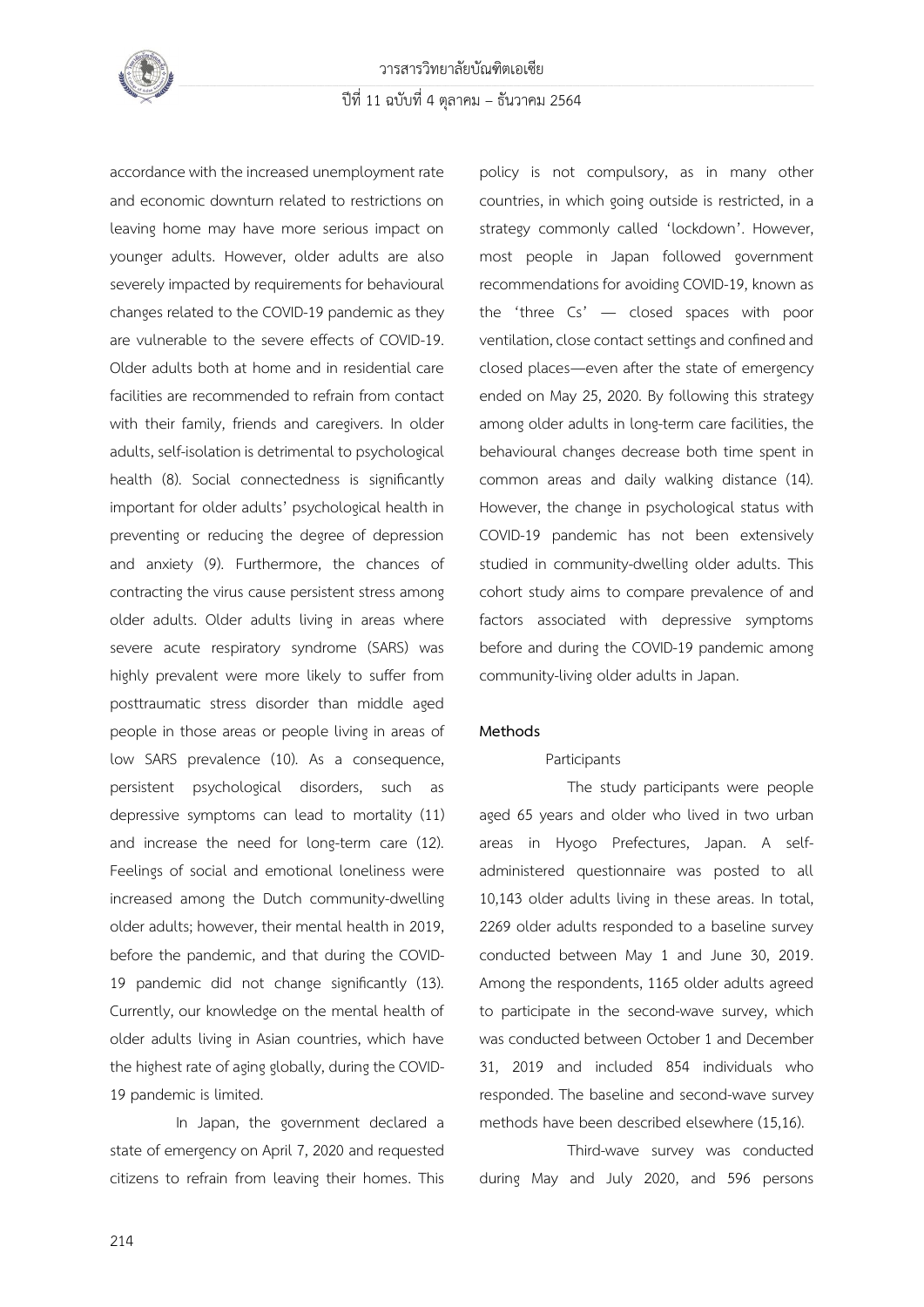

responded (response rate = 70%). The data collected by the baseline and second-wave surveys were defined as pre-pandemic data, whereas those collected by the third-wave survey were defined as pandemic data.

## Measures

The outcome variable is depressive symptoms which were assessed using the Geriatric Depression Scale (GDS). Five items of the GDS (17), which have been validated in the Japanese version (18) were used in the second-wave survey. The scores on the GDS-5 that indicates having depressive symptoms is 2/3. In the third-wave survey, Japanese version of 15-items of GDS was used (19). Cut-off scores for GDS-15 of depression are as follows: Normal 0–4, Mild 5–9, Moderate to Severe 10–15.

Explanatory variables were social connections and health status. To assess social connectedness, respondents were asked whether they have advisers and get a consultation (yes or no). Health status was assessed by whether the participants had comorbidities and cognitive impairment. To assess for dementia, the Dementia Assessment Sheet for Community-based Integrated Care System 21-items (DASC-21) was used; this instrument was shown to have sufficient reliability and validity detecting dementia in the community (20). The cut-off score on the DASC-21 that indicates dementia is 30/31.

Participants' age, gender, family size, educational level, and type of residence (own, rented, or unit of public housing) were included as covariates. Data for all these explanatory variables were collected during the baseline survey.

## Ethics

All respondents received written explanations of the study protocol. We then obtained written informed consent from those who agreed to participate. This study received ethical approval by the Ethics Committee of Kobe Gakuin University (protocol number Sourin-18-16, approved on 6 February 2019).

# Statistical Analysis

A total of 823 respondents for second survey, 586 respondents for third survey and 569 respondents completed GDS data for all waves. Thus, their responses were analysed. The prevalence of depressive symptoms was calculated to obtain descriptive statistics, and then bivariate chi-squared test was applied to identify the factors associated with depressive symptoms before and during the pandemic. Finally, we conducted multivariable logistic regression model to assess factors associated with development of depressive symptoms during the pandemic of COVID-19. All the statistical analyses were conducted using STATA 16.0 (StataCorp, College Station, TX, USA) and set the significant level at <5%.

#### **Results**

Prevalence of Depressive Symptoms Before and During Pandemic

The prevalence of depressive symptoms before the pandemic was 29.2%. During the pandemic, 136 (23.2%) participants had mild depression and 54 (9.2%) participants had moderate to severe depressive symptoms.

Table 1 presents demographic characteristics and factors associated with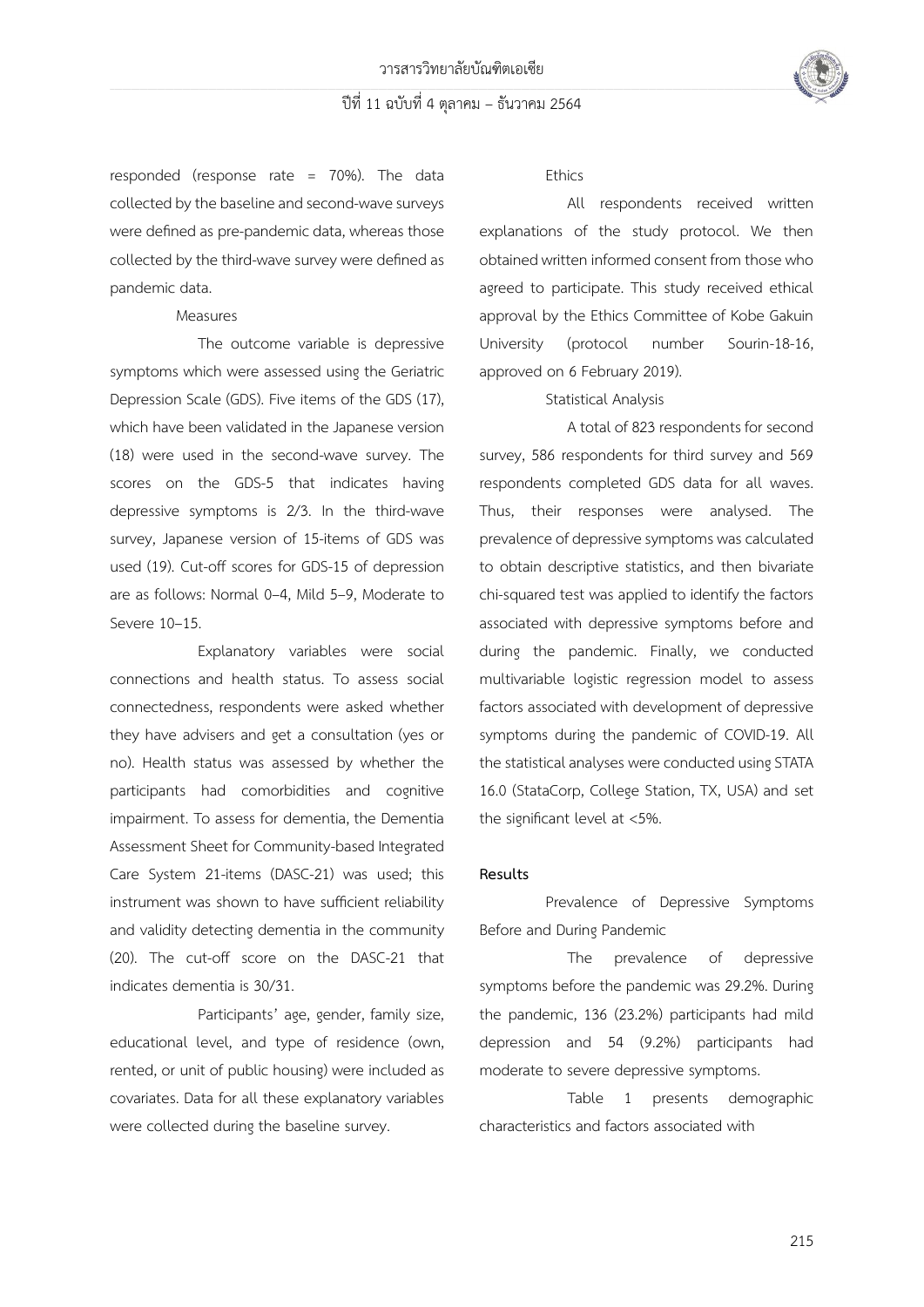

depressive symptoms before and during the pandemic. In general, having more resources and poor health status were associated with depressive symptoms, both before and during the pandemic. Respondents lived alone, did not have advisers and those who did not receive consultation from others were more likely to have depressive symptoms than those who lived with family, had adviser, and received consultation from others. In addition, respondents had comorbidities and dementia were higher prevalence of depressive symptoms than those who did not have comorbidities and dementia. Lower educational level and types of residence were associated with depressive symptoms before the pandemic, whereas there were no statistical associations between educational levels, types of residence and depression during the pandemic.

Table 1. Participants' demographic characteristics and factors associated with depressive symptoms before and during the pandemic of COVID-19

|                               | Before the pandemic  |                                       | During the pandemic  |                                       |
|-------------------------------|----------------------|---------------------------------------|----------------------|---------------------------------------|
|                               | N(% )                |                                       | N(% )                |                                       |
| Variables                     | Total<br>$(n = 823)$ | Depressive<br>symptoms<br>$(n = 240)$ | Total<br>$(n = 586)$ | Depressive<br>symptoms<br>$(n = 190)$ |
| Age (years)                   |                      |                                       |                      |                                       |
| 65-74                         | 246 (29.9)           | 67(27.2)                              | 168 (28.7)           | 52 (31.0)                             |
| $\geq 75$                     | 577 (70.1)           | 173 (30.0)                            | 418 (71.3)           | 138 (33.0)                            |
| Gender                        |                      |                                       |                      |                                       |
| Male                          | 386 (46.9)           | 111 (28.8)                            | 279 (47.6)           | 86 (30.8)                             |
| Female                        | 437 (53.1)           | 129 (29.5)                            | 307 (52.4)           | 104 (33.9)                            |
| Educational level             |                      |                                       |                      |                                       |
| Elementary/junior high school | 148 (18.0)           | 63 $(42.6)$ <sup>c</sup>              | 95 (16.2)            | 37 (39.0)                             |
| High school                   | 355 (43.1)           | 104 (29.3)                            | 255 (43.5)           | 90 (35.3)                             |
| University                    | 316 (38.4)           | 71 (22.5)                             | 235 (40.1)           | 63(26.8)                              |
| Missing                       | 4(0.5)               | 2(50.0)                               | 1(0.2)               | $\mathbf 0$                           |
| Living structure              |                      |                                       |                      |                                       |
| Living alone                  | 273 (33.2)           | 91 $(33.3)^a$                         | 214 (36.5)           | 87 (40.7) <sup>b</sup>                |
| Living with family members    | 545 (66.2)           | 146 (26.8)                            | 368 (62.8)           | 101 (27.5)                            |
| Missing                       | 5(0.6)               | 3(60.0)                               | 4(0.7)               | 2(50.0)                               |
| Type of residence             |                      |                                       |                      |                                       |
| Own house                     | 547 (66.5)           | 141 (25.8) <sup>a</sup>               | 385 (65.7)           | 117 (30.4)                            |
| Rental house                  | 138 (16.8)           | 48 (34.8)                             | 100(17.1)            | 39 (39.0)                             |
| Unit of public housing        | 136 (16.5)           | 50 (36.8)                             | 100(17.1)            | 34 (34.0)                             |
| Missing                       | 2(0.2)               | 1(50.0)                               | 1(0.2)               | $\mathbf 0$                           |
| Presence of comorbidities     |                      |                                       |                      |                                       |
| <b>No</b>                     | 206 (25.0)           | 42 $(20.4)^{b}$                       | 147 (25.1)           | 36 $(24.5)$ <sup>a</sup>              |
| Yes                           | 591 (71.8)           | 187 (31.6)                            | 422 (72.0)           | 146 (34.6)                            |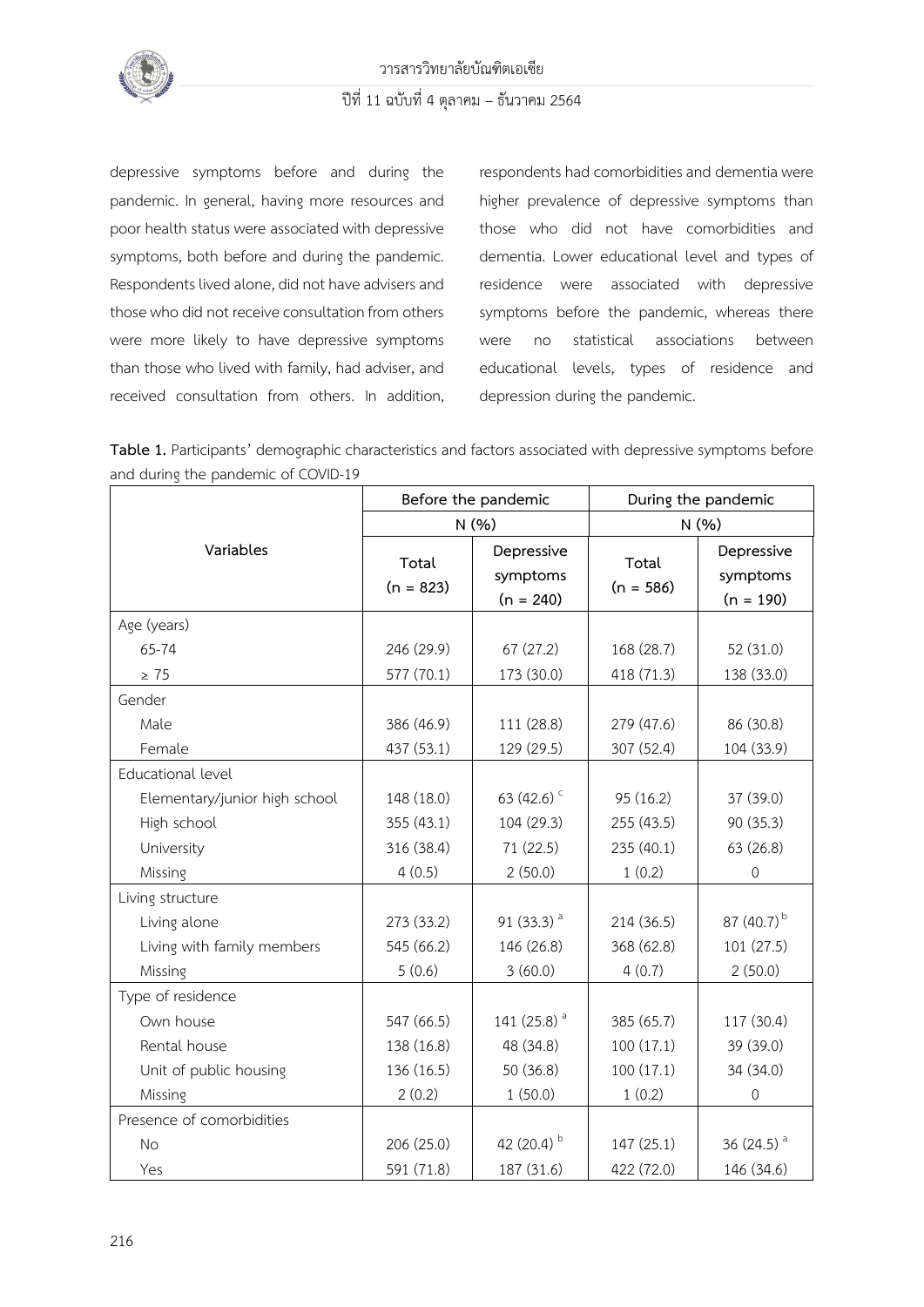

|                                    | Before the pandemic  |                                       | During the pandemic  |                                       |
|------------------------------------|----------------------|---------------------------------------|----------------------|---------------------------------------|
|                                    | N(%)                 |                                       | N(% )                |                                       |
| Variables                          | Total<br>$(n = 823)$ | Depressive<br>symptoms<br>$(n = 240)$ | Total<br>$(n = 586)$ | Depressive<br>symptoms<br>$(n = 190)$ |
| Missing                            | 26(3.2)              | 11(42.3)                              | 17(2.9)              | 17(2.9)                               |
| Dementia                           |                      |                                       |                      |                                       |
| Scores of DASC-21 <31              | 687 (83.5)           | 169 $(24.6)^c$                        | 505 (86.2)           | 136 $(26.9)^c$                        |
| Scores of DASC-21 31+              | 109 (13.2)           | 59 (54.1)                             | 63 (10.8)            | 45 (71.4)                             |
| Missing                            | 27(3.3)              | 12 (44.4)                             | 18(3.1)              | 9(50.0)                               |
| Having adviser                     |                      |                                       |                      |                                       |
| Yes                                | 699 (84.9)           | 178 $(25.5)^c$                        | 513 (87.5)           | 148 (28.9) <sup>c</sup>               |
| <b>No</b>                          | 94 (11.4)            | 48(51.1)                              | 52 (8.9)             | 31(59.6)                              |
| Missing                            | 30(3.7)              | 14 (46.7)                             | 21(3.6)              | 11(52.4)                              |
| Receiving consultation from others |                      |                                       |                      |                                       |
| Yes                                | 613 (74.5)           | 137 $(22.4)$ <sup>c</sup>             | 453 (77.3)           | 113 $(24.9)^c$                        |
| <b>No</b>                          | 173 (21.0)           | 89 (51.5)                             | 109 (18.6)           | 67(61.5)                              |
| Missing                            | 37(4.5)              | 14 (37.8)                             | 24(4.1)              | 10(41.7)                              |

Abbreviations: COVID-19, coronavirus disease 2019; DASC-21, Dementia Assessment Sheet for Communitybased integrated Care system 21-Items.

 $^{\circ}$  p-value < 0.05,  $^{\circ}$  p-value < 0.01,  $^{\circ}$  p-value < 0.001

# **Factors Associated with Development of Depressive Symptoms**

Of the 422 respondents without depressive symptoms before the pandemic, 69 (16.4%) developed mild depressive symptoms and 10 (2.4%) developed moderate to severe depressive symptoms during the pandemic, which represents the cumulative incidence. On the other hand, among the 147 respondents with depressive symptoms before the pandemic, depressive symptoms disappeared in 42 (28.6%) during the pandemic.

Table 2 lists the results of logistic regression analysis for identifying factors associated with development of depressive symptoms. A univariable logistic regression showed respondents with dementia, without advisers and did not receive consultation from others were at higher risk for depressive symptoms. The analysis after controlling for all factors showed that the respondents with dementia and without advisers were more likely to develop depressive symptoms than those without dementia and with advisers (OR 2.27, 95% CI 1.12— 4.58, OR 2.30, 95% CI 1.00—5.30, respectively).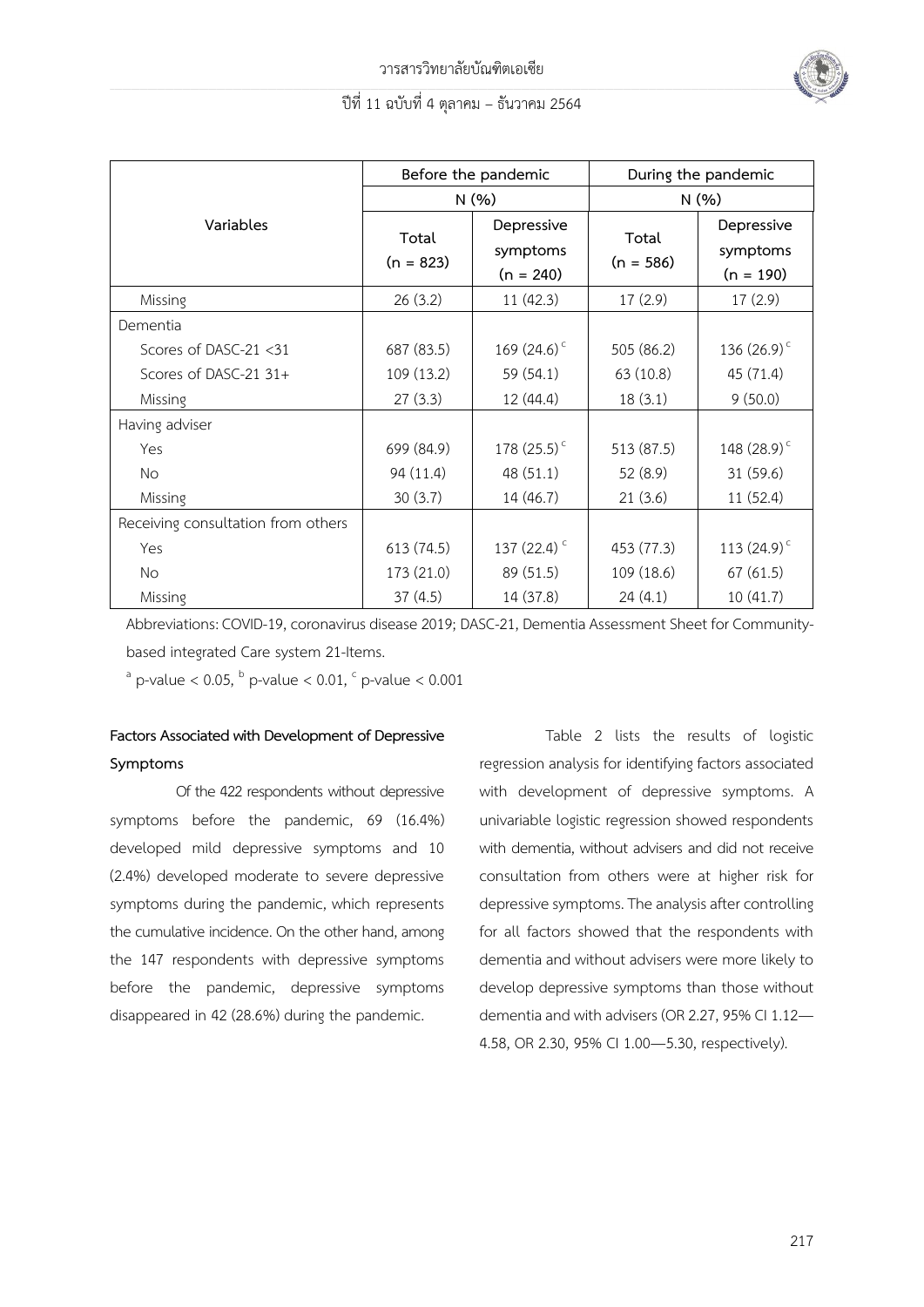

|                                       | Odds ratio (95% CI)  |                     |  |  |
|---------------------------------------|----------------------|---------------------|--|--|
| Variables                             | Univariable logistic | Multivariable       |  |  |
|                                       | regression           | logistic regression |  |  |
| Age                                   | $1.03(0.99 - 1.06)$  | $1.02(0.98 - 1.06)$ |  |  |
| Gender                                | Ref.                 | Ref.                |  |  |
| Male                                  | $1.12(0.70 - 1.82)$  | $1.20(0.71 - 2.03)$ |  |  |
| Female                                |                      |                     |  |  |
| Educational level                     | Ref.                 | Ref.                |  |  |
| Elementary school/ junior high school |                      |                     |  |  |
| ≥ High school                         | $0.93(0.49 - 1.78)$  | $0.93(0.50 - 1.87)$ |  |  |
| Living situation                      | Ref.                 | Ref.                |  |  |
| With family members                   | $1.06(0.65 - 1.73)$  | $0.86(0.49 - 1.51)$ |  |  |
| Alone                                 |                      |                     |  |  |
| Type of residence                     | Ref.                 | Ref.                |  |  |
| Own house                             | $0.84(0.43 - 1.63)$  | $0.79(0.38 - 1.64)$ |  |  |
| Rental house                          | $0.93(0.48 - 1.79)$  | $0.92(0.43 - 1.95)$ |  |  |
| Unit of public housing                |                      |                     |  |  |
| Presence of comorbidities             | Ref.                 | Ref.                |  |  |
| <b>No</b>                             |                      |                     |  |  |
| Yes                                   | $0.94(0.48 - 1.83)$  | $0.78(0.39 - 1.55)$ |  |  |
| Dementia                              | Ref.                 | Ref.                |  |  |
| Scores of DASC-21 <31                 |                      |                     |  |  |
| Scores of DASC-21 31+                 | $2.89(1.55 - 5.40)$  | $2.27(1.12 - 4.58)$ |  |  |
| Having adviser                        | Ref.                 | Ref.                |  |  |
| Yes                                   |                      |                     |  |  |
| No.                                   | $2.73(1.40 - 5.36)$  | $2.30(1.00 - 5.30)$ |  |  |
| Receiving consultation from others    | Ref.                 | Ref.                |  |  |
| Yes                                   | $1.95(1.13 - 3.38)$  | $1.14(0.56 - 2.35)$ |  |  |
| <b>No</b>                             |                      |                     |  |  |

| Table 2. Factors associated with development of depressive symptoms during COVID-19 pandemic (N = 569) |  |  |
|--------------------------------------------------------------------------------------------------------|--|--|
|                                                                                                        |  |  |

Note: CI, confidence interval; COVID-19, coronavirus disease 2019; DASC-21, Dementia Assessment Sheet for Community-based integrated Care system 21-Items; Ref., reference value

# **Discussion**

This cohort study revealed that the prevalence of depressive symptoms among community-dwelling older adults in Japan slightly increased during the COVID-19 pandemic. The cumulative incidence of depressive symptoms during the pandemic was 18.7%. After the great east earthquake and tsunami in Japan in 2011, 16% of earthquake survivors aged 65 years and older developed depressive symptoms (21). Results of the present study further supplement the findings of prior extensive studies that have examined the impact of traumatic events such as natural disasters on mental health of older adults (22). The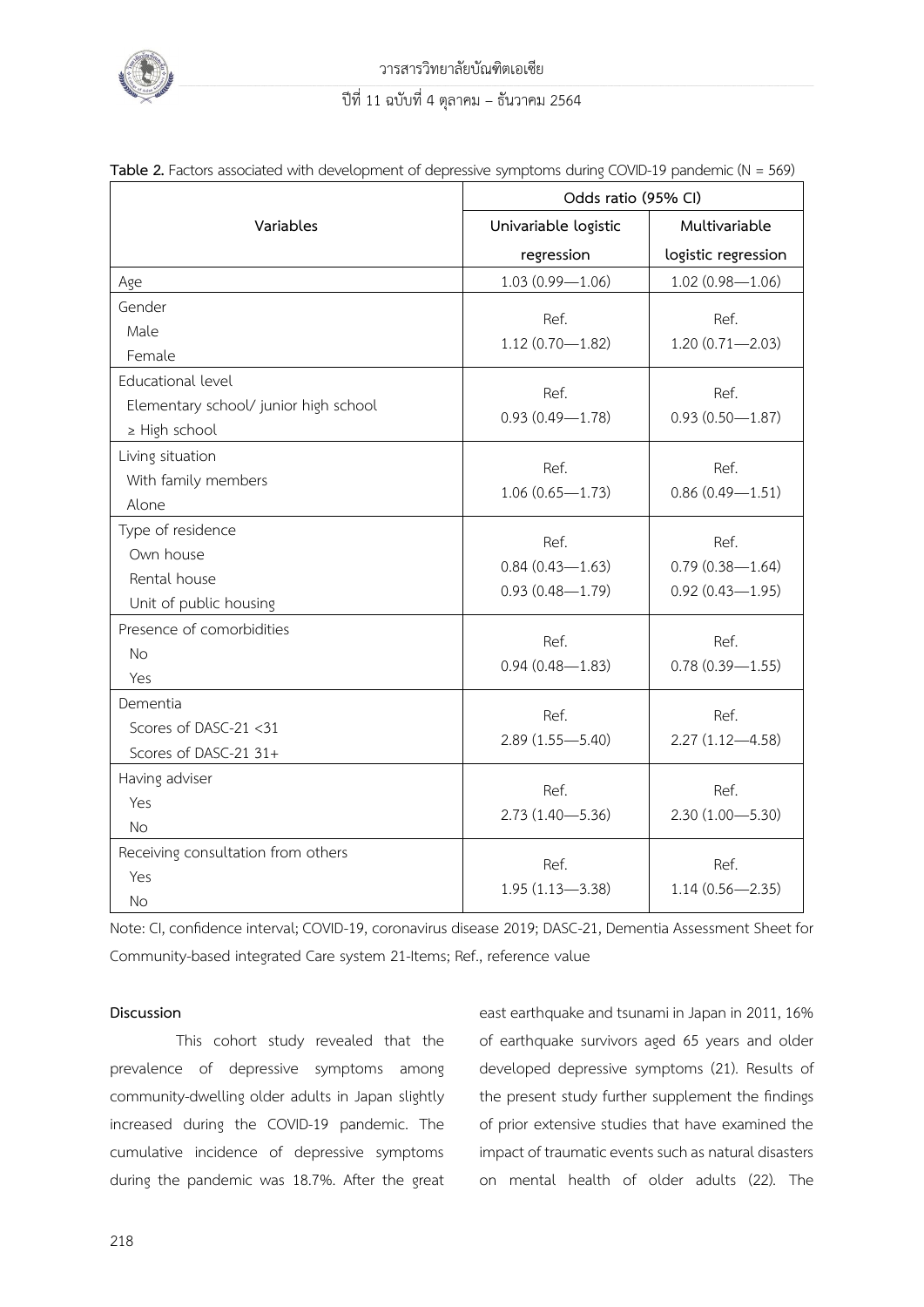

prevalence of depressive symptoms in the US older adults showed an approximately 2-fold increase during the pandemic (1), whereas the mental health status among Dutch community-dwelling older adults remained stable (13). There are several possible reasons for this disagreement. First, the instruments used to assess depressive symptoms differed among the studies. Second, with regard to increase in the prevalence of depressive symptoms among the study participants, the prevalence of depressive symptoms before the pandemic in the study community was slightly lower than the rate of 33.5% reported in a previous study on older Japanese population using the same instrument (12).

The present study results also suggested that older adults with dementia were at higher risk of developing depressive symptoms during the pandemic than those without dementia. A telephone interview survey conducted with patients of an Italian memory clinic revealed that more than half the participants experienced worsening of their mental health status (i.e. apathy, depression and agitation) (23). Depression and dementia are two major mental illnesses among older adults, and several studies suggest that depression is a risk factor for and possible prodrome of dementia (24-26). The detailed mechanism by which depressive symptoms develop as a result of social distancing in people with dementia is unclear. However, people with dementia are assumed to be vulnerable to adverse effects of environmental and social changes and hence to have more psychological stress.

Receiving and giving social support may prevent the development of depressive symptoms among older survivors of traumatic events (21). We

also found that respondents who had advisers had less likely to develop depressive symptoms during the pandemic. Perceived and received social support are significantly associated with less severe depressive symptoms among community-dwelling older adults in Asia (27). Older people who receive social support may therefore experience less emotional distress from the COVID-19 pandemic. Information related to COVID-19 is up-dated almost every day and has a wide effect on mental health among people in general. Therefore, giving accurate information and taking precaution with regard to COVID-19, including treatment, hygiene and wearing masks, are also important in reducing adverse effect on mental health (4).

It is well known that the engagement in physical, social and intellectual activities reduces the risk of dementia (28). In this study, cognitive function during the pandemic was not assessed; therefore, the change in cognitive function from before to during the COVID-19 pandemic could not be evaluated. Results of a qualitative study conducted in United Kingdom indicated that the closure of social services negatively affected people with dementia and unpaid caregivers (29). To date, the decision of whether to keep social distance to prevent virus transmission or to keep social connection to improve mental health is a dilemma. Our findings suggest that enhancing remote support systems especially for people with dementia should be prioritised.

This study had some limitations. First, to assess aspects of mental health such as depressive symptoms and cognitive functions, self-report measurements were used; therefore, clinical symptoms of depression were not assessed. Second, the data were collected only one urban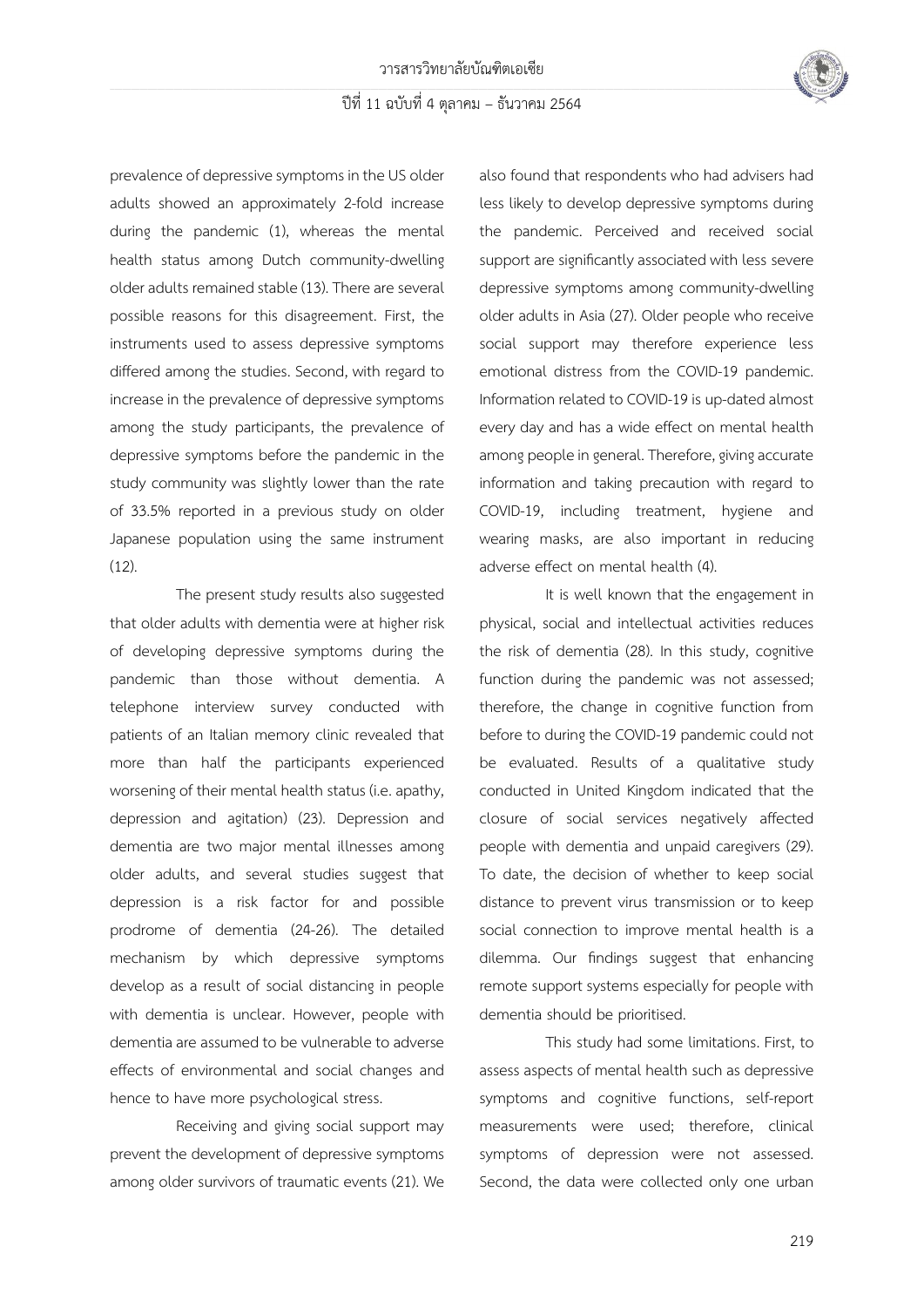

area and thus may not represent the whole country, especially in as much as the incident of COVID-19 transmission varies across the country. Comparisons of regions of high and low rates of transmission are needed to assess the effects of contagious diseases on mental health.

## **References**

- 1. Ettman CK, Abdalla SM, Cohen GH, Sampson L, Vivier PM, Galea S. (2020). Prevalence of depression symptoms in US adults before and during the COVID-19 pandemic. JAMA. 3(9):e2019686-e.
- 2. Gallagher MW, Zvolensky MJ, Long LJ, Rogers AH, Garey L. (2020). The Impact of Covid-19 Experiences and Associated Stress on Anxiety, Depression, and Functional Impairment in American Adults. Cognit Ther Res. 1-9. doi: 10.1007/s10608-020-10143-y.
- 3. Mazza C, Ricci E, Biondi S, Colasanti M, Ferracuti S, Napoli C, et al. (2020). A nationwide survey of psychological distress among italian people during the COVID-19 pandemic: Immediate psychological responses and associated factors. Int J Environ Res Public Health. 17(9): 3165. doi: 10.3390/ijerph17093165. 2020; 17(9):3165.
- 4. Wang C, Pan R, Wan X, Tan Y, Xu L, Ho CS, et al. (2020). Immediate psychological responses and associated factors during the initial stage of the 2019 coronavirus disease (COVID-19) epidemic among the general population in China. Int J Environ Res Public Health. 17(5): 1729. doi: 10.3390/ijerph17051729.2020;17(5):1729.
- 5. Galea S, Merchant RM, Lurie N. (2020). The mental health consequences of COVID-19 and physical distancing: The need for prevention and early intervention. JAMA Intern Med. 180(6):817-818.
- 6. Gruber J, Prinstein MJ, Clark LA, Rottenberg J, Abramowitz JS, Albano AM, et al. (2020). Mental health and clinical psychological science in the time of COVID-19: Challenges, opportunities, and a call to action. Am Psychol. doi: 10.1037/amp0000707.
- 7. Armitage R, Nellums LB. (2020). COVID-19 and the consequences of isolating the elderly. Lancet Public Health. 5(5):e256.
- 8. Newman MG, Zainal NH. (2020). The value of maintaining social connections for mental health in older people. Lancet Public Health. 5(1):e12-e3.
- 9. Lee TM, Chi I, Chung LW, Chou KL. (2006). Ageing and psychological response during the post-SARS period. Aging Ment Health. 10(3):303-11.
- 10. Bogner H, Morales K, Reynolds C, Cary M, Bruce M. (2012). Course of depression and mortality among older primary care patients. Am J Geriatr Psychiatry. 20(10):895-903.
- 11. Wada T, Ishine M, Sakagami T, Okumiya K, Fujisawa M, Murakami S, et al. (2004). Depression in Japanese communitydwelling elderly--prevalence and association with ADL and QOL. Arch Gerontol Geriatr. 39(1):15-23.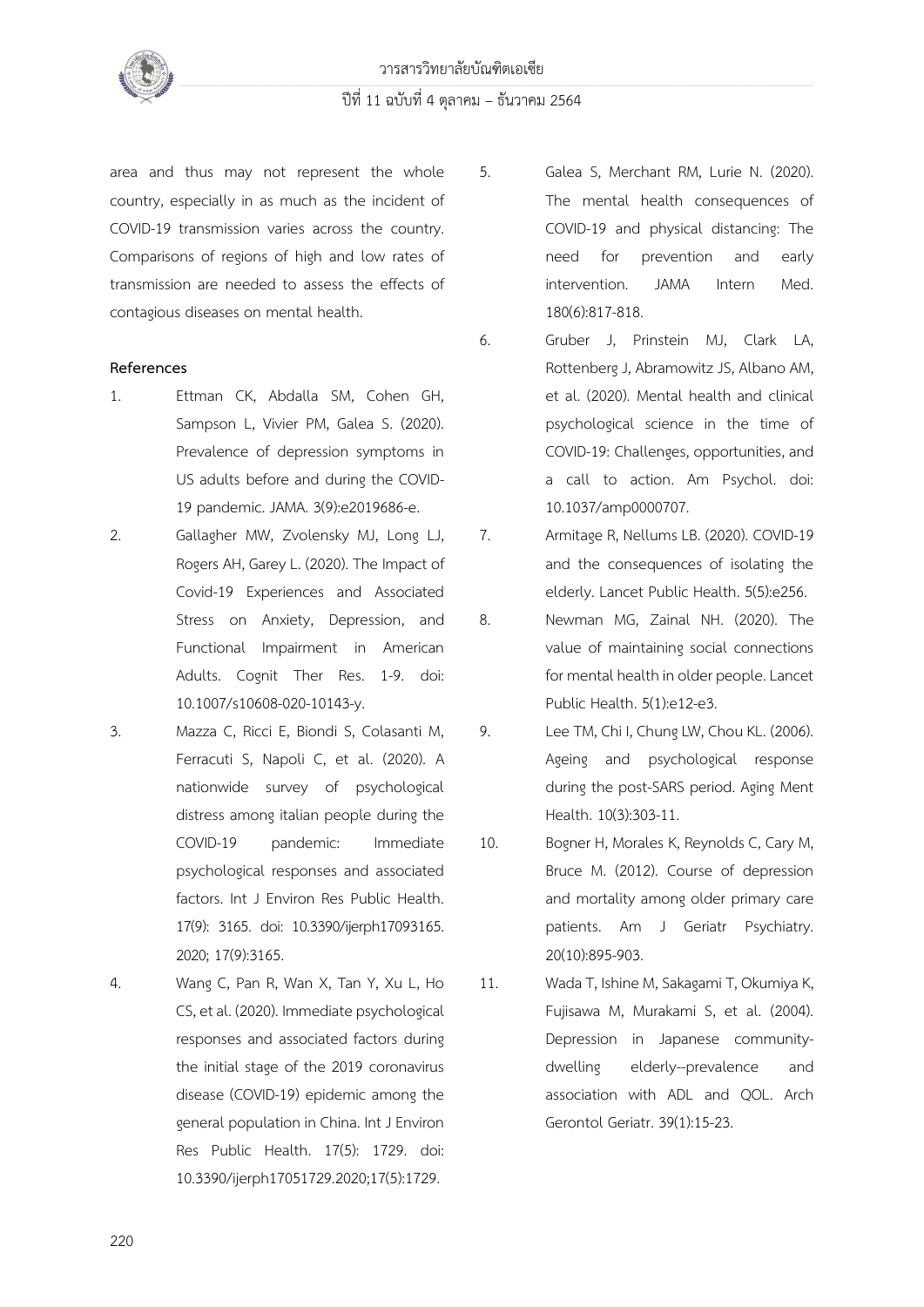



13. Yamada Y, Uchida T, Ogino M, Ikenoue T, Shiose T, Fukuma S. (2020). Changes in older people's activities during the Covid-19 pandemic in Japan. J Am Med Dir Assoc. 21(10):1387-1388.

14. Aihara Y, Maeda K. (2020). Intention to undergo dementia screening in primary care settings among community-dwelling older people. Int J Geriatr Psychiatry. 35(9):1036-1042.

15. Aihara Y, Maeda K. (2020). Dementia Literacy and Willingness to Dementia Screening. Int J Environ Res Public Health. 17(21): 8134. doi: 10.3390/ ijerph 17218134.

16. Rinaldi P, Mecocci P, Benedetti C, Ercolani S, Bregnocchi M, Menculini G, et al. (2003). Validation of the five-item geriatric depression scale in elderly subjects in three different settings. J Am Geriatr Soc. 51(5):694-8.

17. Wada Y, Murata C, Hirai H, et al. (2014). Predictive validity of GDS5 using AGES project data. Kousei no Shihyou. 61(11), 7-12 (Japanese).

18. Sugishita K, Sugishita M, Hemmi I, Asada T, Tanigawa T. (2017). A Validity and Reliability Study of the Japanese Version of the Geriatric Depression Scale 15 (GDS-15-J). Clin Gerontol. 40(4):233-40.

19. Awata S, Sugiyama M, Ito K, Ura C, Miyamae F, Sakuma N, et al. (2016). Development of the dementia assessment sheet for community-based integrated care system. Geriatr Gerontol Int. 16 Suppl 1:123-131.

20. Sasaki Y, Aida J, Tsuji T, Koyama S, Tsuboya T, Saito T, et al. (2019). Predisaster social support is protective for onset of post-disaster depression: Prospective study from the Great East Japan Earthquake & Tsunami. Sci Rep. 9(1):1-10.

21. Phifer JF, Norris FH. (1989). Psychological symptoms in older adults following natural disaster: nature, timing, duration, and course. J Gerontol. 44(6):S207-17.

22. Canevelli M, Valletta M, Blasi MT, Remoli G, Sarti G, Nuti F, et al. (2020). Facing Dementia During the COVID-19 Outbreak. J Am Geriatr Soc. 68(8):1673-1676.

23. Bennett S, Thomas AJ. (2014). Depression and dementia: cause, consequence or coincidence? Maturitas. 79(2):184-190.

24. Holmquist S, Nordström A, Nordström P. (2020). The association of depression with subsequent dementia diagnosis: A Swedish nationwide cohort study from 1964 to 2016. PLoS Med. 17(1):e1003016.

25. Jorm AF. (2001). History of depression as a risk factor for dementia: an updated review. Aust N Z J Psychiatry. 35(6):776-781.

26. Tengku Mohd TAM, Yunus RM, Hairi F, Hairi NN, Choo WY. (2019). Social support and depression among community dwelling older adults in Asia: a systematic review. BMJ Open. 9(7):e026667.